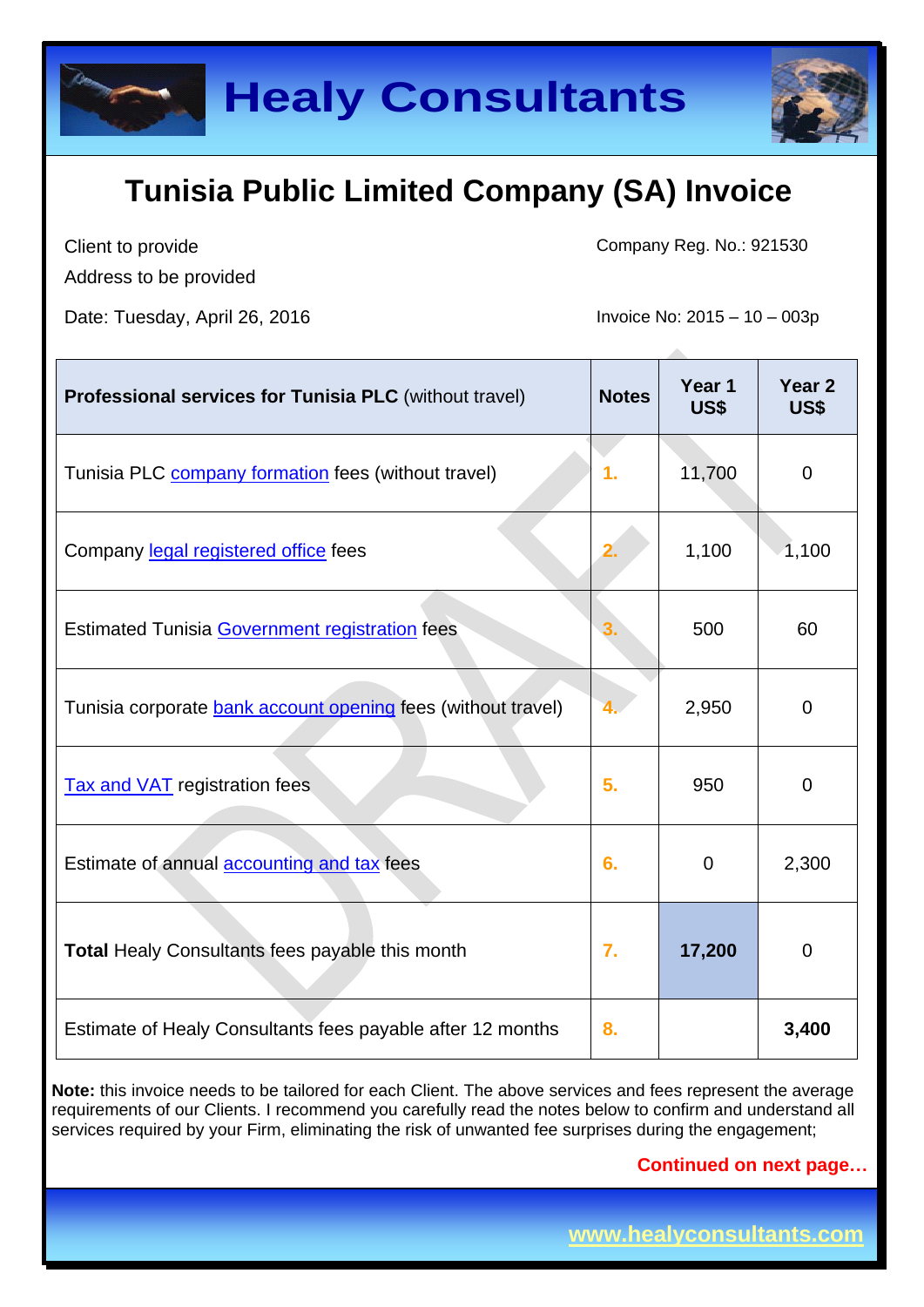**Healy Consultants**

#### **Tunisia Public Limited Company (SA) Invoice**

#### *Notes to invoice above*

**1.** Healy Consultants fees to efficiently and effectively complete Tunisia company registration within 6 [weeks](http://www.healyconsultants.com/tunisia-company-registration/fees-timelines/#timelines) by i) choosing the optimum regulatory license for our Client's business activities ii) reserving a company name with the [Promotion Agency](http://www.tunisieindustrie.nat.tn/fr/doc.asp?mcat=13&mrub=96) iii) settling our accountant and lawyer fees and iv) preparing a high quality company incorporation application for the Tunisian Government;

All [engagement fees](http://www.healyconsultants.com/company-registration-fees/) (click link) are agreed and paid up front and agree to the fees published on our country web pages. Consequently, there are no hidden fees, surprises or ambushes throughout the engagement. All engagement deadlines are agreed up front in the form of a [detailed](http://www.healyconsultants.com/index-important-links/example-project-plan/)  [project plan,](http://www.healyconsultants.com/index-important-links/example-project-plan/) mapping out [deliverables](http://www.healyconsultants.com/deliverables-to-our-clients/) by week throughout the engagement term;

Every week during the engagement, Healy Consultants will email our Client a [detailed status](http://www.healyconsultants.com/index-important-links/weekly-engagement-status-email/)  [update.](http://www.healyconsultants.com/index-important-links/weekly-engagement-status-email/) Our Client is immediately informed of engagement problems together with solutions. Your dedicated engagement manager is reachable by phone, Skype, live chat and email and will communicate in your preferred language;

- **2.** In accordance with the [Tunisia Commercial Code No 129,](http://www.wipo.int/wipolex/en/text.jsp?file_id=202217) a PLC shall as from the date of its incorporation have a legal registered office in Tunisia, to which all official government communications and notices may be addressed. To comply with this statutory requirement, Healy Consultants' Tunisia office will be the registered office address for your company. Thereafter, this address will be used to receive government correspondence including **i)** tax letters **ii)** notice of the legal annual return; and **iii)** all government communications. Most of our Clients wish to place [Healy Consultants'](http://www.healyconsultants.com/corporate-outsourcing-services/company-secretary-and-legal-registered-office/) office address on invoices, contracts, websites and business cards;
- **3.** This fee is an estimate of government costs payable during your Firm's engagement. All government fee payments will be supported by original receipts and invoices. Examples of government costs include **i)** register the articles of association with the [Promotion Agency;](http://www.tunisieindustrie.nat.tn/fr/doc.asp?mcat=13&mrub=96) **ii)** pay filling of existence application with [Tax Administration Authority;](http://www.pm.gov.tn/pm/article/article.php?id=199&lang=en) **iii)** submit company documents with the [Court's Clerk](http://www.tunisieindustrie.nat.tn/en/doc.asp?mcat=13&mrub=99&msrub=184&dev=true#&tar&) and **iv)** pay publication fee with the [Official Gazette.](http://www.linguee.com/french-english/translation/journal+officiel+de+la+r%C3%A9publique+tunisienne.html) Following engagement completion, Healy Consultants will refund our Client any excess of funds received over actual Government costs paid;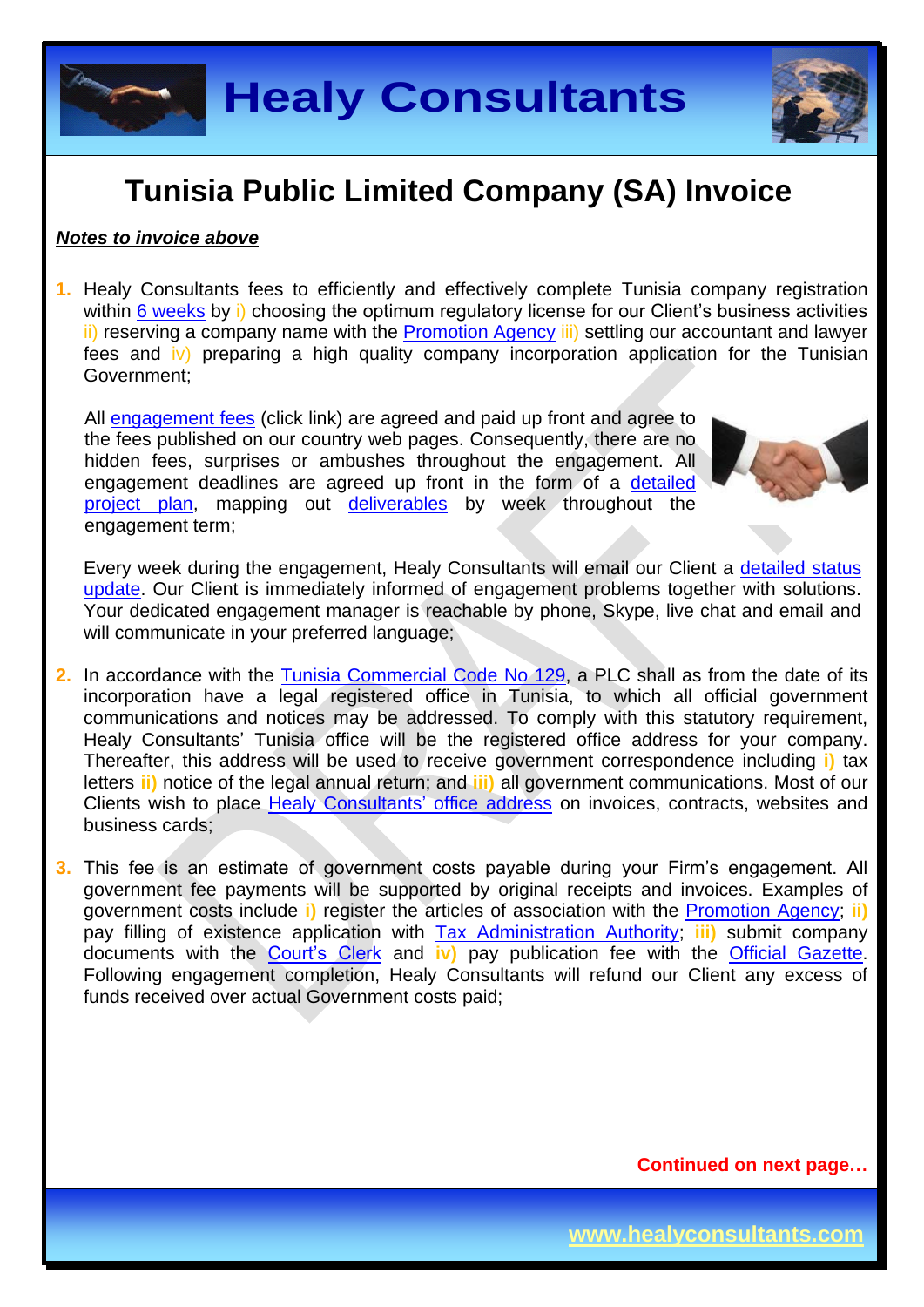



**4.** Healy Consultants will be pleased to open a Tunisia corporate bank account without our Client travel. It is a time consuming task, and Healy Consultants will shelter our Client from the associated administrative challenges. As you can appreciate, it is a difficult task to obtain bank account approval through a newly formed company when shareholders, directors and bank signatories reside overseas. Healy Consultants will prepare a business plan for the bank to optimize the probability of corporate bank account approval. Depending on our Client's business and nationality, there is a 20% probability the banks will request a bank signatory to travel for a one hour bank interview. Healy Consultants will try its best to negotiate with the bank for a travel exemption. If our Client must travel to Tunisia for corporate bank account opening, Healy Consultants will refund our Client US\$950;

If our Client is not comfortable with only a Tunisia corporate bank account, Healy Consultants will be pleased to open [an international corporate bank account](http://www.healyconsultants.com/international-banking/) (click link) outside of Tunisia. Examples include New York, Germany, Liechtenstein, Austria, Bulgaria, South Africa, Australia, London, South America or Dubai. All banks will be top tier banks in these countries with excellent internet banking services. Example of our global banking partners include HSBC, Standard Chartered Bank, Citibank, Barclays, Standard bank, ANZ bank, VTB bank, UBS, Credit Suisse;

The banks enjoys ultimate power of approval of corporate bank account applications. Consequently, guaranteed success is outside of Healy Consultants' control. What is inside our control is the preparation and submission of a high quality bank application that maximizes the likelihood of approval. To date, we enjoy a 100% approval record because of our global [banking relationships](http://www.healyconsultants.com/international-banking/corporate-accounts/) and determination.







Global banks continue to tighten corporate bank account opening procedures, their internal compliance departments completing more thorough due diligence of Clients. Consequently, our Clients should expect the bank account approval period to take up to 4 weeks. Furthermore, global banks now require evidence of proof of business in the country where the corporate bank account will be, including sales contracts or lease agreement;

**5.** In accordance with Tunisia Corporate Taxation Code, each entity must register for corporate tax and VAT at the Tunisian [Tax Administration.](http://www.pm.gov.tn/pm/article/article.php?id=199&lang=en)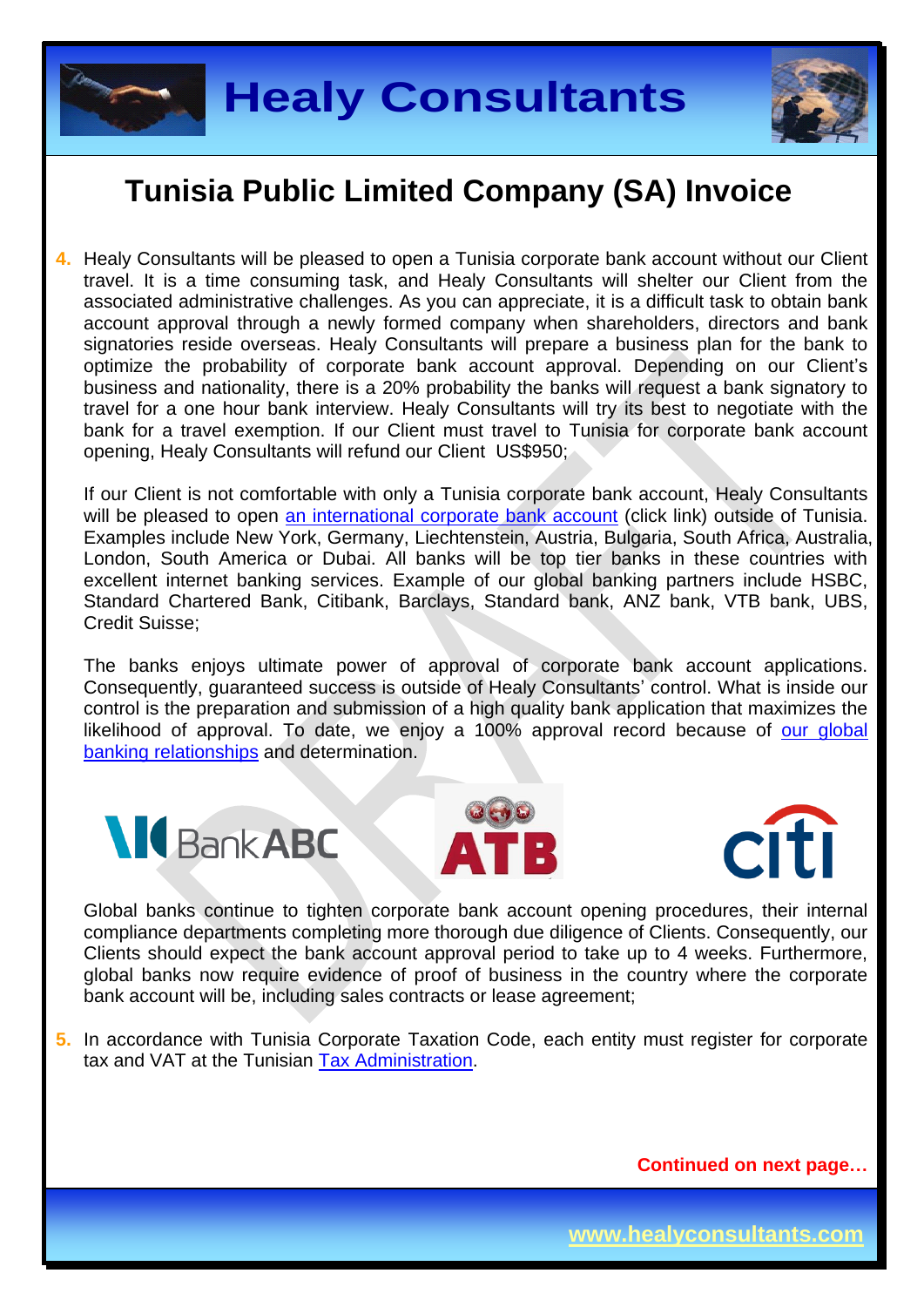



**6.** For an active trading company, these **accounting and tax fees are** an estimate of Healy Consultants fees to efficiently and effectively discharge your annual company accounting and tax obligations. Following receipt of a set of draft accounting numbers from your company, Healy Consultants will more accurately advise accounting and tax fees. For a dormant company, Healy Consultants fees are only US\$950;



- **7.** All fees quoted in this invoice correspond to fees quoted [on Healy Consultants'](http://www.healyconsultants.com/company-registration-fees/) website. Please review this invoice carefully to identify errors. During the rush of the business day, it is possible that Healy Consultants inadvertently made fee calculation errors, typing errors or omitted services or omitted historic fee payments from Clients. In the unfortunate event you identify invoice errors, please revert to me directly re the same. I apologize in advance if I or my staff made invoice errors;
- **8.** Assuming our Clients re-engage Healy Consultants in year 2, this fee is an estimate of the fees payable next year, 12 months after the date of company registration;
- **9.** The fees quoted in this invoice are a prediction of the fees required to efficiently and effectively complete this engagement in a timely manner. If during the engagement Healy Consultants realizes that the project is more complex than anticipated, requiring a large additional investment of time, my Firm will revert to request additional fees. If Healy Consultants completes the engagement faster and more easily than expected, Healy Consultants is happy to refund some fees to our Client;
- **10.** Engage Healy Consultants to [project manage](http://www.healyconsultants.com/project-manage-engagements/) business set up in every country on the planet. We are the best in the [world](http://www.healyconsultants.com/best-in-the-world/) at what we do, timely completing [the A to Z](http://www.healyconsultants.com/a-to-z-of-business-set-up/) of every country engagement;
- 11. In accordance with [Tunisia Commercial Code No 129,](http://www.wipo.int/wipolex/en/text.jsp?file_id=202217) the minimum issued share capital required for a Tunisia PLC company is US\$3,000. However depending on the business activity, companies will require a higher paid up share capital up to US\$ 50,000 for successful license application;
- **12.**In accordance with [Tunisia Commercial Code No 129,](http://www.wipo.int/wipolex/en/text.jsp?file_id=202217) 51% of a Tunisian PLC will need to be locally owned by Tunisian national shareholders and ii) at least one Tunisian resident director must be appointed as the legal registered officer when dealing with the Government. Healy Consultants will assist secure a [passive professional](http://www.healyconsultants.com/resident-director-services/) nominee a country resident director and shareholders for a one time finder fee of US\$5,950. Thereafter, annual fees will directly paid by our Client to the nominee. Our estimate of annual fees payable amount to US\$15,000 per nominee;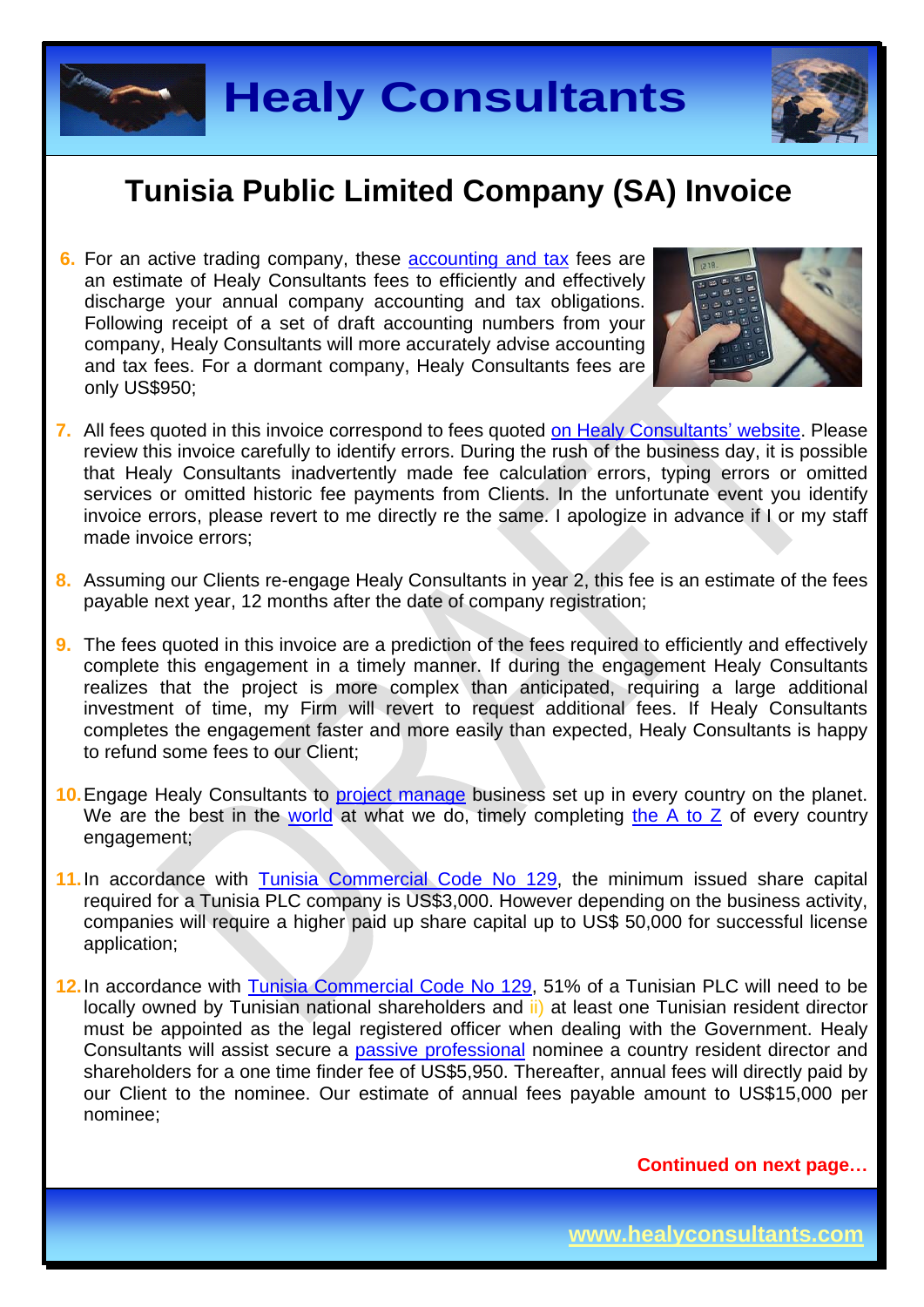



**13.** If our Client and Healy Consultants properly plan this engagement, our Clients' will *not* have to travel during this engagement. Healy Consultants will efficiently and effectively complete company registration and corporate bank account opening in a timely manner without our Client presence. Instead, our Client will need to **i)** sign and get documents legalized in the embassy in their country of origin and **ii)** courier the originals to Healy Consultants office;



- 14. Depending on our Client's business and nationality, the Tunisia Government may require a special regulatory license to carry on your business in the country. Healy Consultants will assist our Client secure license approval; there may be additional engagement fees. However, the Government enjoys ultimate power of approval of company registrations and business licenses;
- 15. If our Client requires nominee shareholder and director services [\(click link\),](http://www.healyconsultants.com/corporate-outsourcing-services/nominee-shareholders-directors/) Healy Consultants will be pleased to assist. Our fee for professional, passive nominee corporate shareholder amounts to US\$2,100 per annum. Our fee to be both nominee director and shareholder amounts to US\$6,600 per annum. Being the sole shareholders and sole director of a Client's company exposes Healy Consultants to reputation, litigation and financial risk;
- 16. If required, Healy Consultants will be pleased to assist your firm to secure employee [visa](http://www.healyconsultants.com/corporate-advisory-services/migration/) approvals. Our fee is US\$2,950 for the first employee, US\$1,950 for the second employee, US\$950 per employee thereafter. Our employee visa fees includes preparation of a quality visa application and submitting to the correct Government immigration officers. The Government enjoys ultimate power of approval of visa applications. Consequently, guaranteed success is outside of Healy Consultants' control. What is inside our control is the preparation and submission of a high quality immigration visa application that maximizes the likelihood of visa approval;
- **17.** After company incorporation is complete, the Tunisia Government must review and approve a lease agreement for office premises. If your Firm requires this service from Healy Consultants, our one-time fee amounts to US\$950. The monthly rent thereafter will be paid independently and directly to the landlord by our Client. An estimate of such a rental for a space of 10 sqm for one employee is US\$2,100 per month;
- **18.** Some of our Clients request Healy Consultants to provide temporary shared [office space](http://www.healyconsultants.com/virtual-office/) for 6 months until their preferred business premises is found. If your Firm requires this service, our one-time fee is US\$950. Monthly rental thereafter is paid directly to the landlord, independently of Healy Consultants;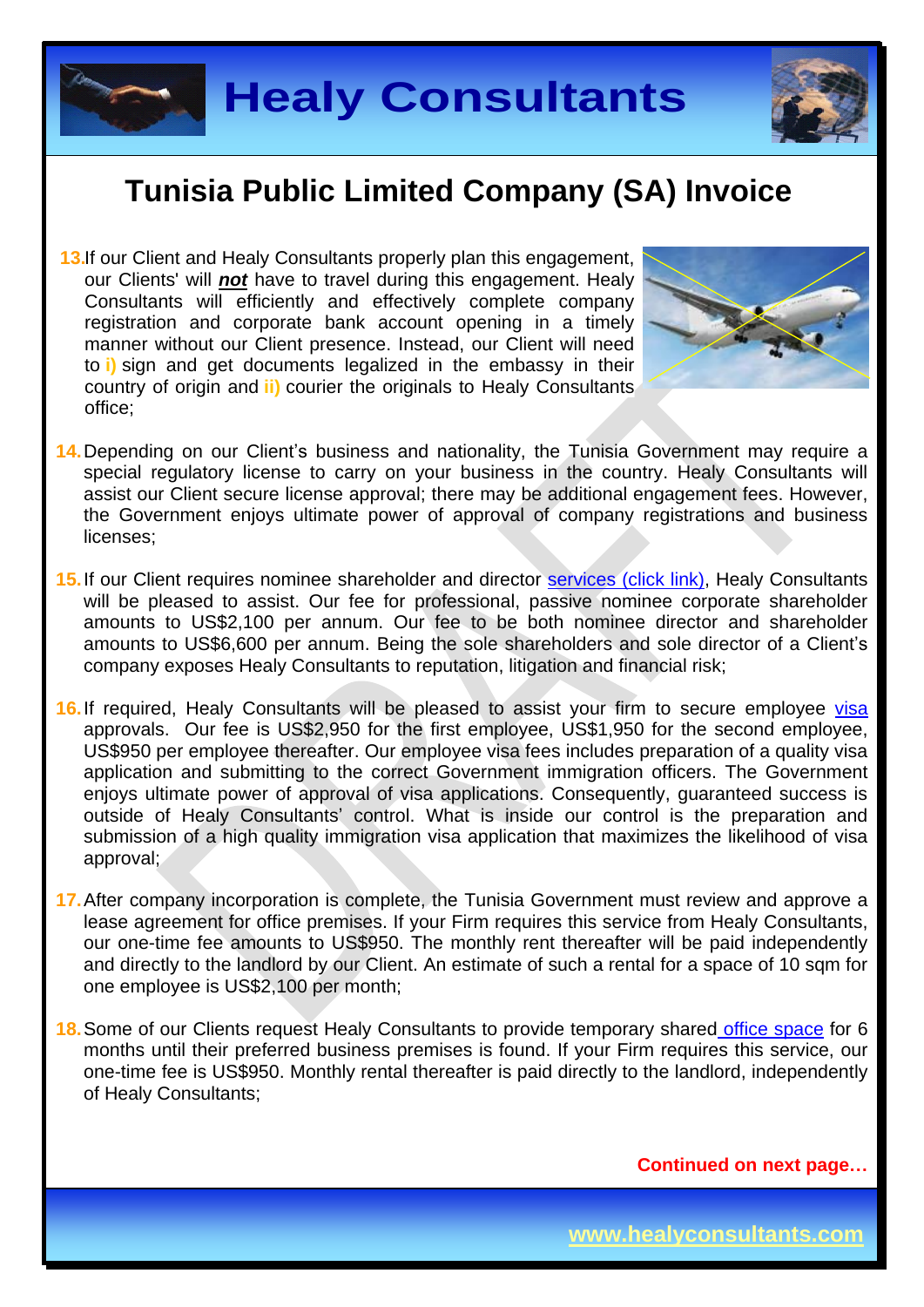



- **19.** Monthly and quarterly Government tax obligations include **i)** monthly VAT and payroll and **ii)**  quarterly corporation tax return filing. If you need our help, Healy Consultants can complete monthly Government reporting for a monthly fee of US\$860. Healy Consultants monthly support will include **i)** receive in dropbox the monthly invoices from our client **ii)** label monthly bank statement transactions **iii)** preparation and submission of VAT returns and **iv)** monitor monthly profit levels to minimize annual tax **v)** submission of monthly employee payroll reporting;
- 20. It is compulsory for every Tunisia PLC company to appoint a statutory auditor or a board of auditors before commencement of operations. To minimize complexity, Healy Consultants recommends our Client appoint its own staff members already in Tunisia. If our Client is uncomfortable with this strategy, Healy Consultants can contact audit firms on behalf of our Client;
- 21. It is important our Clients are aware of their personal and corporate tax obligations in their country of residence and domicile. Let us know if you need Healy Consultants help to clarify your local and international annual tax reporting obligations;
- **22.** During the engagement, shareholders and directors' documents may need to be translated into the local language; before the Government and Bank approves company registration and corporate bank account opening respectively. Consequently, our Client should budget for possible additional translation and embassy attestation fees. Either our Client or Healy Consultants can complete this administrative task;

As always, Healy Consultants will negotiate with all third parties to eliminate or reduce additional engagement costs. For transparency purposes, all third party fee payments will be supported by original receipts and invoices. Examples of possible third party payments include **i)** embassy fees **ii)** notary public costs **iii)** official translator fees;

- **23.**Some of our Clients' require an [immediate country solution.](http://www.healyconsultants.com/turnkey-solutions/) With this strategy, within one week Healy Consultants can supply our Client **i)** an existing dormant Tunisia company number and **ii)** an already approved Tunisia corporate bank account number and **iii)** a business address. Turnkey solutions are attractive to those entrepreneurs who wish to immediately close a country deal, sign a contract or invoice a customer:
- 24. As stipulated on our [business website](http://www.healyconsultants.com/) and in section 3 of our engagement letter, Healy Consultants will only commence the engagement following **i)** settlement of our fees and **ii)** completion and signing of our legal engagement letter;
- 25. Healy Consultants will only incorporate your company after 75% of due diligence [documentation](http://www.healyconsultants.com/due-diligence/) is received by email. Healy Consultants will only open a corporate bank account after 100% of the Client's original due diligence documentation is received by courier;

**Continued on next page…**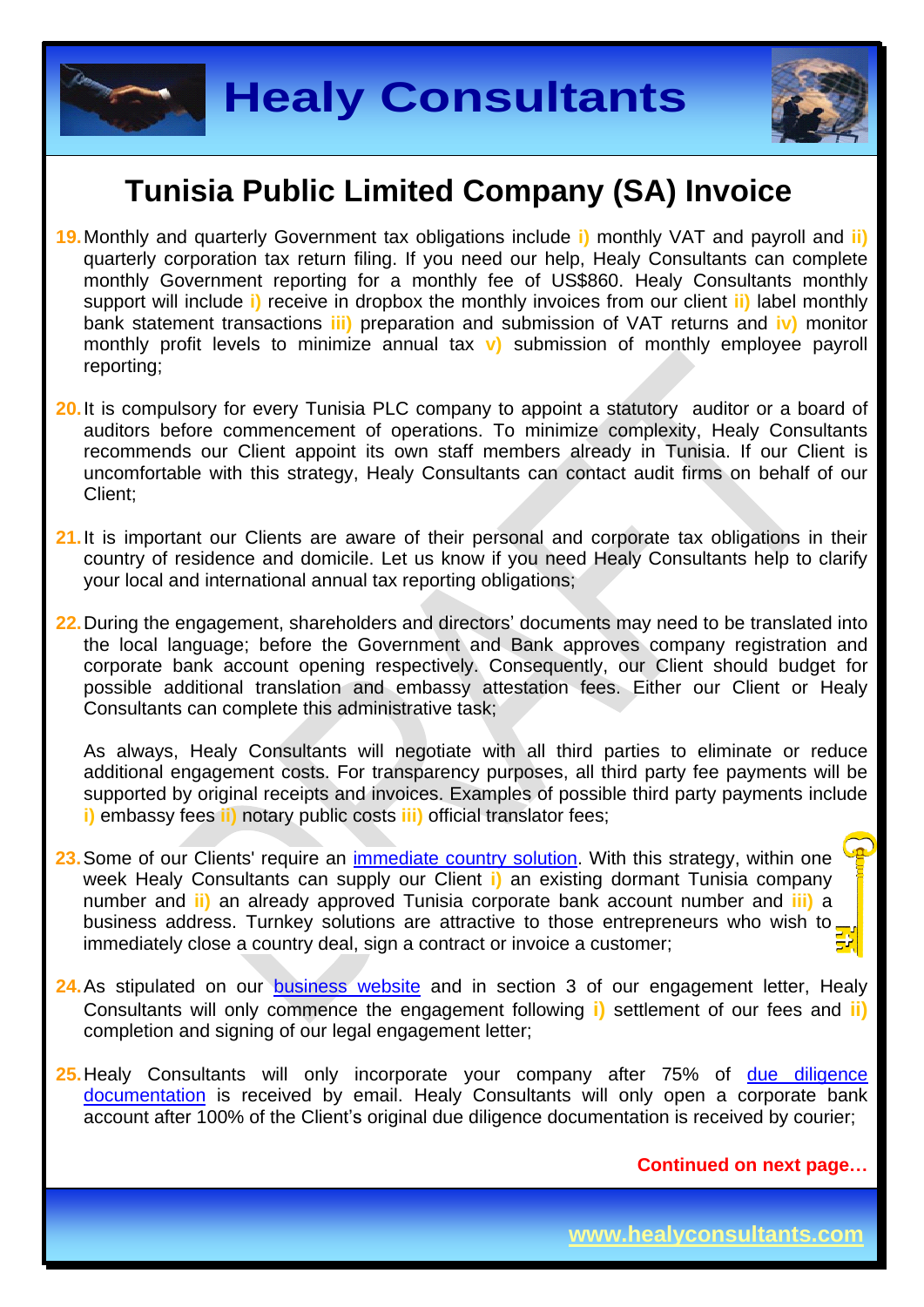



- 26. During the annual renewal engagement with our Client, our in-house Legal and Compliance [Department \(click link\)](http://www.healyconsultants.com/about-us/key-personnel/cai-xin-profile/) reviews the quality and completeness of our Client file. Consequently, Healy Consultants may revert to our Client to ask for more up to date due diligence [documentation;](http://www.healyconsultants.com/due-diligence/)
- **27.** To assist our Clients to minimize foreign exchange costs, we offer the payment in SG\$, Euro, Pounds or US\$. Kindly let me know in which currency your Firm prefers to settle our fees and I will send an updated invoice, thank you;
- 28. Some of our Clients' engage Healy Consultants to [recruit \(click link\)](http://www.healyconsultants.com/corporate-outsourcing-services/how-we-help-our-clients-recruit-quality-employees/) local employees. We have a lot of experience in this area and we are quite skilled at securing quality candidates for our Clients';
- 29. To efficiently and effectively complete your engagement in a timely manner, we recommend your Firm transfers these funds to Healy Consultants corporate bank account. Thereafter, our Incorporation and Banking Team will aggressively advance your engagement, providing your Firm daily feedback as to engagement status. I would be grateful if you email us the bank transfer advice slip to enable my Accounting Department to accurately and timely identify bank receipts:



**Continued on next page…**